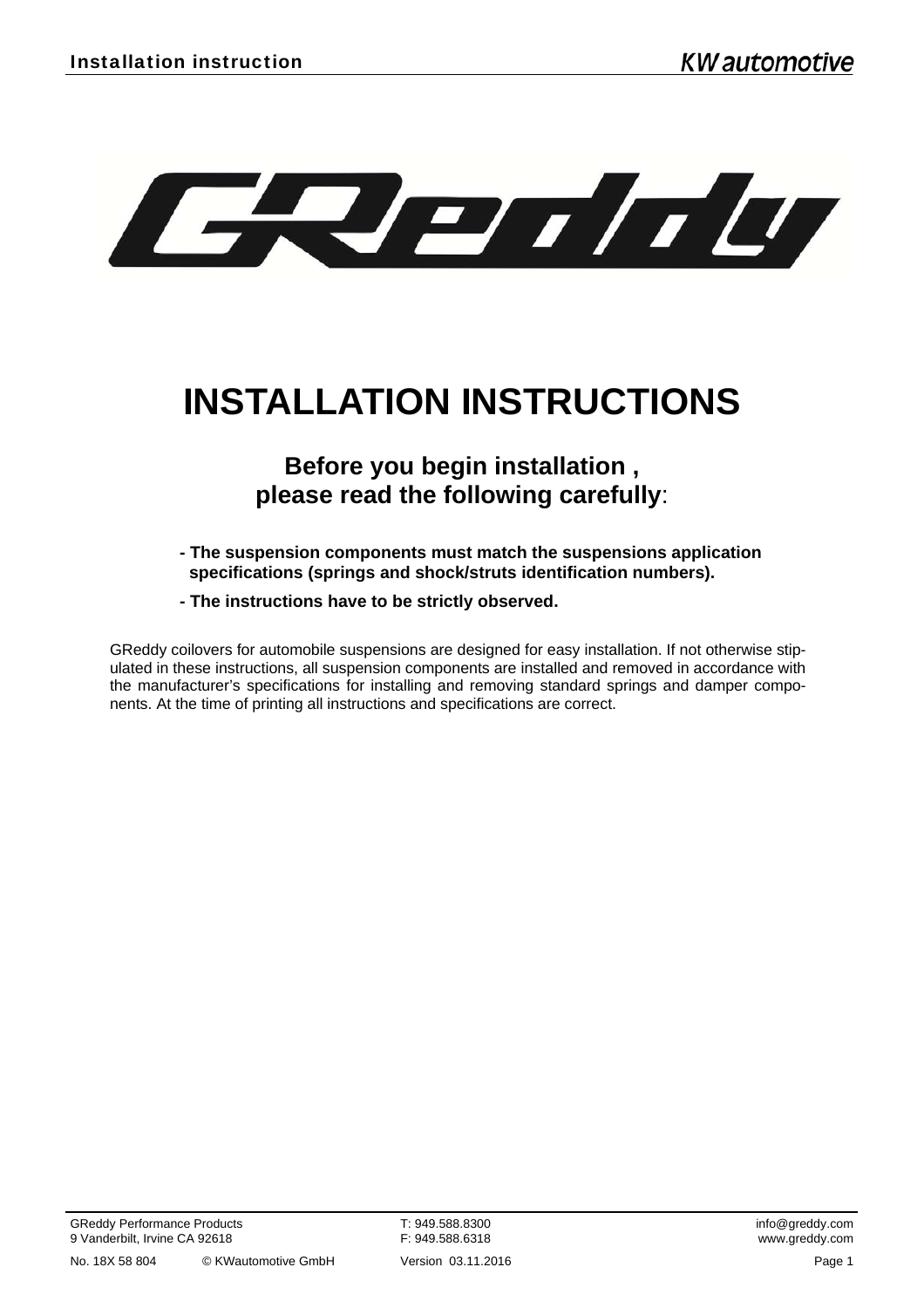| <b>Technical data</b>                                                                                                                                                                                   | Coilover part number 182 58 804                                |                   |                                               |                   |  |
|---------------------------------------------------------------------------------------------------------------------------------------------------------------------------------------------------------|----------------------------------------------------------------|-------------------|-----------------------------------------------|-------------------|--|
| Vehicle model                                                                                                                                                                                           | Toyota GT86 type ZN<br>Subaru BRZ type ZC<br><b>Scion FR-S</b> |                   | max. permissible front axle load:<br>- 876 kg |                   |  |
|                                                                                                                                                                                                         | front axle                                                     |                   | rear axle                                     |                   |  |
| <b>Spring signature</b>                                                                                                                                                                                 | 3-60-80 / 60-170*                                              |                   | 10-60-80 / 70-170*                            |                   |  |
| Coilover strut / Shock absorber signature                                                                                                                                                               | 583 1002                                                       |                   | 583 1102                                      |                   |  |
| Approximate distance measurement A<br>Front axle: Fastening screw - spring contact<br>area<br>Rear axle: Seating height adjustment - spring<br>contact area or fastening screw - spring<br>contact area | min:                                                           | max:              | min:                                          | max:              |  |
|                                                                                                                                                                                                         | 75 mm / 3,0 inch                                               | 105 mm / 4,1 inch | 105 mm $/$ 4,1 inch                           | 130 mm / 5,1 inch |  |
| Approximate measurement* B in mm / inch:<br>wheel hub center to fender edge                                                                                                                             | min:                                                           |                   | min:                                          |                   |  |
|                                                                                                                                                                                                         | 320 mm / 12,6 inch                                             |                   | 320 mm / 12,6 inch                            |                   |  |

**Calculating the adjustment range (distance measurement A) : (Photos are examples only)** 



# **Please enter the adjusted height of the modified car into the list:**

| Coilover part no | Vehicle type | <b>Measurement A</b> |      | Wheel hub center - fender edge<br><b>Measurement B</b> |      |
|------------------|--------------|----------------------|------|--------------------------------------------------------|------|
|                  |              | <b>Front</b>         | Rear | <b>Front</b>                                           | Rear |
|                  |              |                      |      |                                                        |      |
|                  |              |                      |      |                                                        |      |

\* **IMPORTANT:** The allowable measurement between wheel hub center and fender edge as indicated above, may not exceed these measurements when using standard fenders.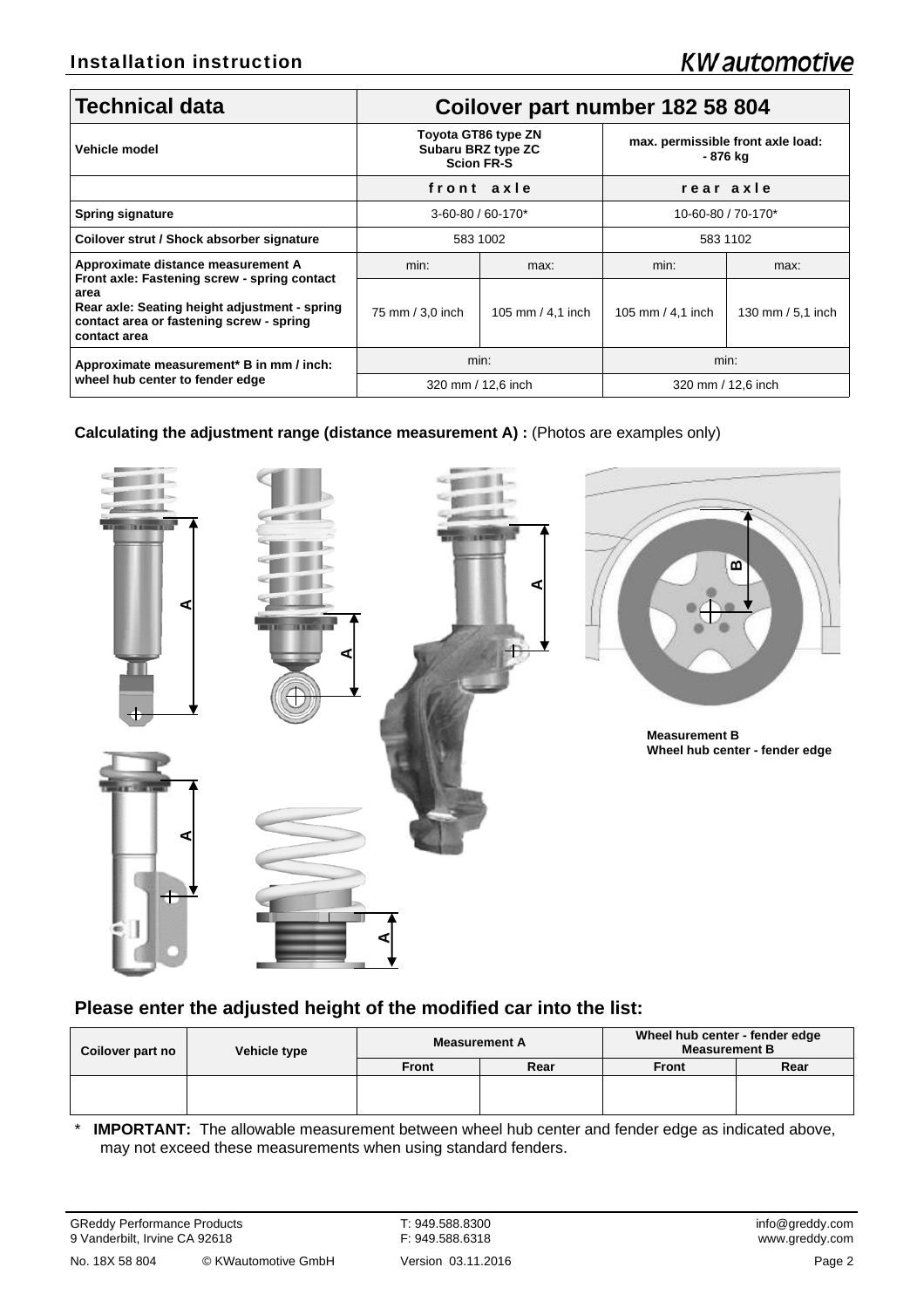## **Danger:**

 Always follow the latest accident prevention regulations (not applicable for North America) for each step to prevent any serious bodily harm or injury.

- 1. We recommend the use of a vehicle hoist or lift when installing the suspension. If a lift is not available and jacking equipment is used, make sure that the vehicle is secured with commercial wheel blocks and jack stand to ensure safety.
- 2. The suspension components may only be installed by trained technical personnel using the proper tools.
- 3. The General Installation instructions, as well as the Technical Inspectorate (German TÜV) documents must be read BEFORE attempting installation.
- 4. Never use impact wrenches or guns to install or remove shock absorber piston hardware.
- 5. Never disassemble or cut open shock absorbers and/or shock absorber inserts. They contain oil under pressure. Danger of explosion.
- 6. Before driving on public highways, carry out the work steps on page 4, items 11 through 14 after installation.
- 7. The suspension regulation (when available) needs to be disabled through an authorized dealer.
- 8. Please take care in any case that fittings (for example fittings of shock absorber housings or fittings of the lower control arm in the housing of the wheel bearing) are free of dust and oil. (see manufacturer guideline)

# **General Instructions for Use:**

- 1. When adjusting the vehicle height, make sure that the threads are clean and free of debris. After initial cleaning, move the perch by 10 mm (0.4 Inches) downwards, and then clean the area that you desire to adjust the perch (up or down).
- 2. During height adjustments on separate shock and spring systems, remove the perch from the vehicle to adjust the height.
- 3. After adjusting the vehicle height, repeat steps 11 through 14 from page 4.
- 4. In the area of the piston rod and the sealing package of the new and used damper there might be oil and grease collected. This could either be caused by using a special black grease during assembling the washer or due to accumulation of streak oil. Further more oil is used during assembling the cartridge and rod guide. There is no reason of worrying about and damage, as in this area also dust and dirt used to be collected.

#### **Tightening torque for the piston rod nut:**

M8 = **25Nm (18 ft-lb)**, M10x1 = **20Nm (15 ft-lb)**, M10x1,25 = **20Nm (15 ft-lb)**, M12x1,25 = **35Nm (26 ft-lb)**, M12x1,5 = **40Nm (29 ft-lb)**, M14x1,5 = **50Nm (37 ft-lb)**, M16x1,5 = **50Nm (37 ft-lb)**

### **Copyright**

This assembly guideline is protected by copyright law. This assembly guideline is subject to a right to download and print the guideline which we grant for the purpose of the installation of products that have been purchased from us. Further reproduction is not allowed. Any devolution or sub-licensing of this copyright to a third party as well as any manipulation of the photographs is not allowed. We are entitled to cancel the granted copyright at any time. Copyright violations will be prosecuted.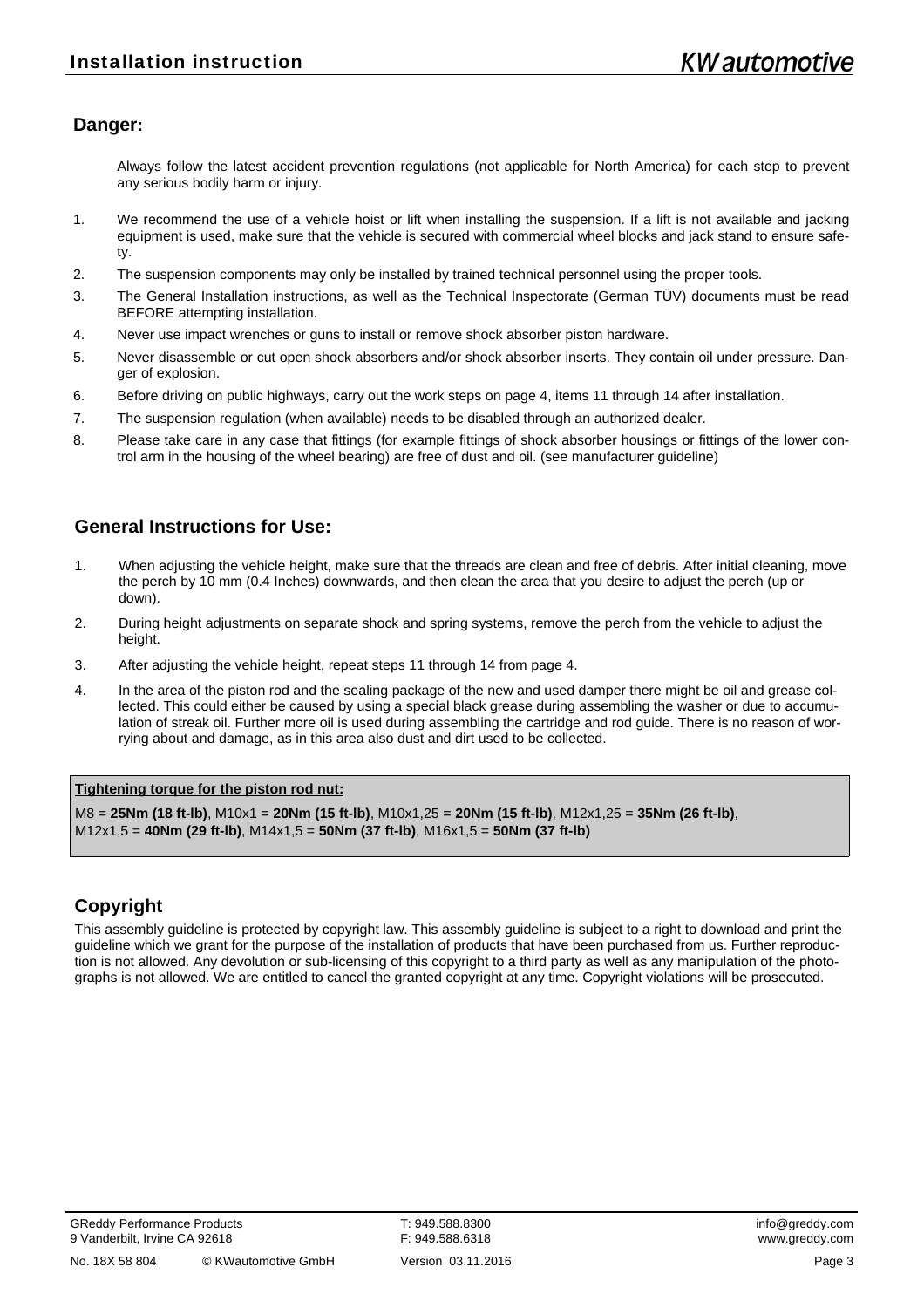# **General Mounting Specifications:**

- 1. We recommend the use of a vehicle hoist or lift when installing the suspension.
- 2. **Caution:** If the vehicle is equipped with ride height sensors, they should be removed before removal of struts or dampers, otherwise damage may occur.
- 3. The struts should be removed as specified by manufacturer's instructions.
- 4. Manufacturer recommended tools for removal of the original struts, or a suitable spring compressor, must be used in order to remove most factory mounted suspension systems.
- 5. Mount the complete suspension system as described on the following pages.
- 6. Never use impact drivers to install nuts on the piston rods as permanent damage may occur. It is imperative that you do not damage the piston rod surface, through use of pliers etc, as the smallest damage will result in seal damage, and will not be covered under warranty.
- 7. Stay within the lowering range specified in the table on page 3. **Example:** With a specified range of 20 - 60 mm (0.8 - 2.3 Inches), 40 mm (1.5 Inches) is your height adjustment range.
- 8. Ensure that the set screw on each spring collar is tightened to prevent movement of the spring perch. On vehicles with separate shock/spring combinations, no set screw is necessary.

**Caution:** Do not over tighten the set screw. Maximum torque is 1 - 2 Nm (0.74-1.47 ft-lb).

- 9. Install the suspension components in the vehicle as specified by the vehicle manufacturers in their document.
- 10. Except as noted, all torque values must comply with manufacturer recommended specifications.
- 11. After assembly and installation is complete, the vehicle should be rolled onto level ground. Once on level ground, measure the vehicle height and adjust to the customer's requirements, within the prescribed lowering range. **Caution:** Wheel hub center—wheel arch maximum measurement in the table of page 3 must not be exceeded! Also take into account minimum road clearances specified in the table on page 7 (only valid for Germany!). **Caution**: It is common for the vehicle suspensions to settle by an additional 5 - 10 mm (0.2 - 0.4 Inches)
- 12. Examine the clearance between the tires and the suspension over the full range of motion of the wheel. The minimum clearance between the suspension and the tire is 4 mm (0.16 Inches). If this clearance is less than 5 mm (0.2 Inches), wheel spacers may be necessary. With strut designs that are located close to the wheel, but that have no steering functions, use 100 mm (3.9 Inches) spacers on diagonally opposed wheel (e.g. front right, rear left). In this position, you must be able to achieve the minimum clearance required. You can also check the clearance between tire and body. **Caution:** With torsion beam trailing arm axles, this method is not sufficient. The wheel must be under full load as well as test driven to properly calculate the clearances of 5 mm (0.2 Inches) from any other components.
- 13. The geometry of the suspension needs to be adjusted according the regulations of the vehicle manufacturer. If a value cannot be reached due to the difference in the height, a optimal value next to the tolerance range of the vehicle manufacturer needs to be adjusted.
- 14. All components that are controlled by vehicle ride height (e.g. headlights, brake bias regulator etc.) must be adjusted as specified by the vehicle manufacturer instructions and procedures.
- 15. For vehicles with ESP, DSC or EPC your new suspension components may cause an engine fault code to appear. This is only temporary as the vehicle electronics adjust to the new components/height. On some models this will end after driving approximately 3-5 miles, or through turning the steering wheel from full left to full right. On other models, this must be reset through the factory diagnostic port by a qualified technician.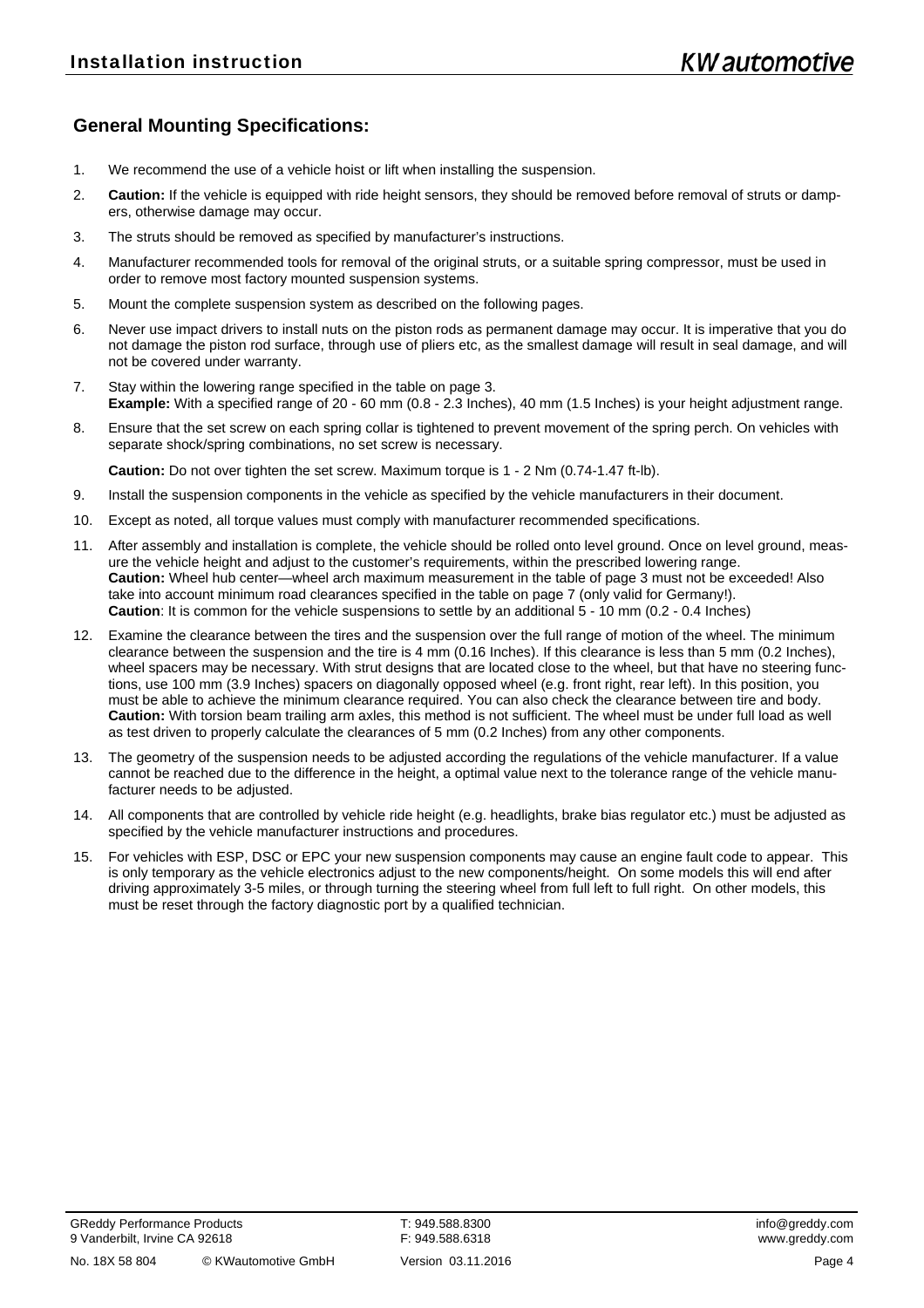# Installation instruction

# **KW** automotive



Supplied strut. The strut unit has to be installed according to manufacturers recommended settings regarding tightening torque and fixing specifications.

Tightening torque max. 22 Nm (17 ft-lb).



Note camber adjustment: Adjust the uniball supporting bearing to the middle adjustment (position like original supporting bearing). If the camber needs to be adjusted during the wheel alignment this needs to be done at the lower strut fixing point (slotted hole). Later fine adjustments can be done at the uniball supporting bearing.

After you have completed installation of the suspension, check the clearance of the tyres to the front suspension strut. The minimum clearance at the narrowest point is **5 mm** and must, where necessary, be provided using commercially available,